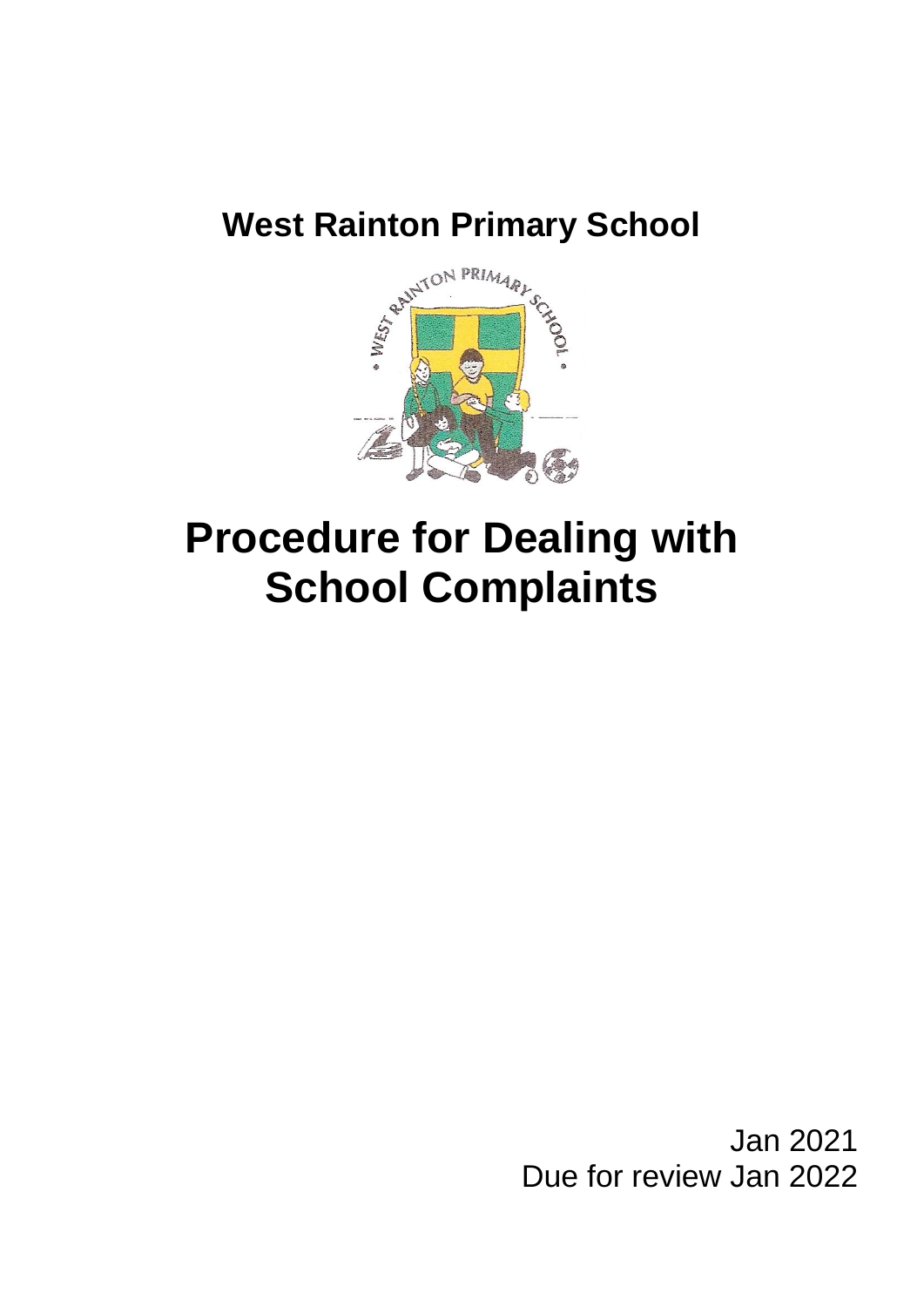# **This blank page is for the purpose of printing in duplex format**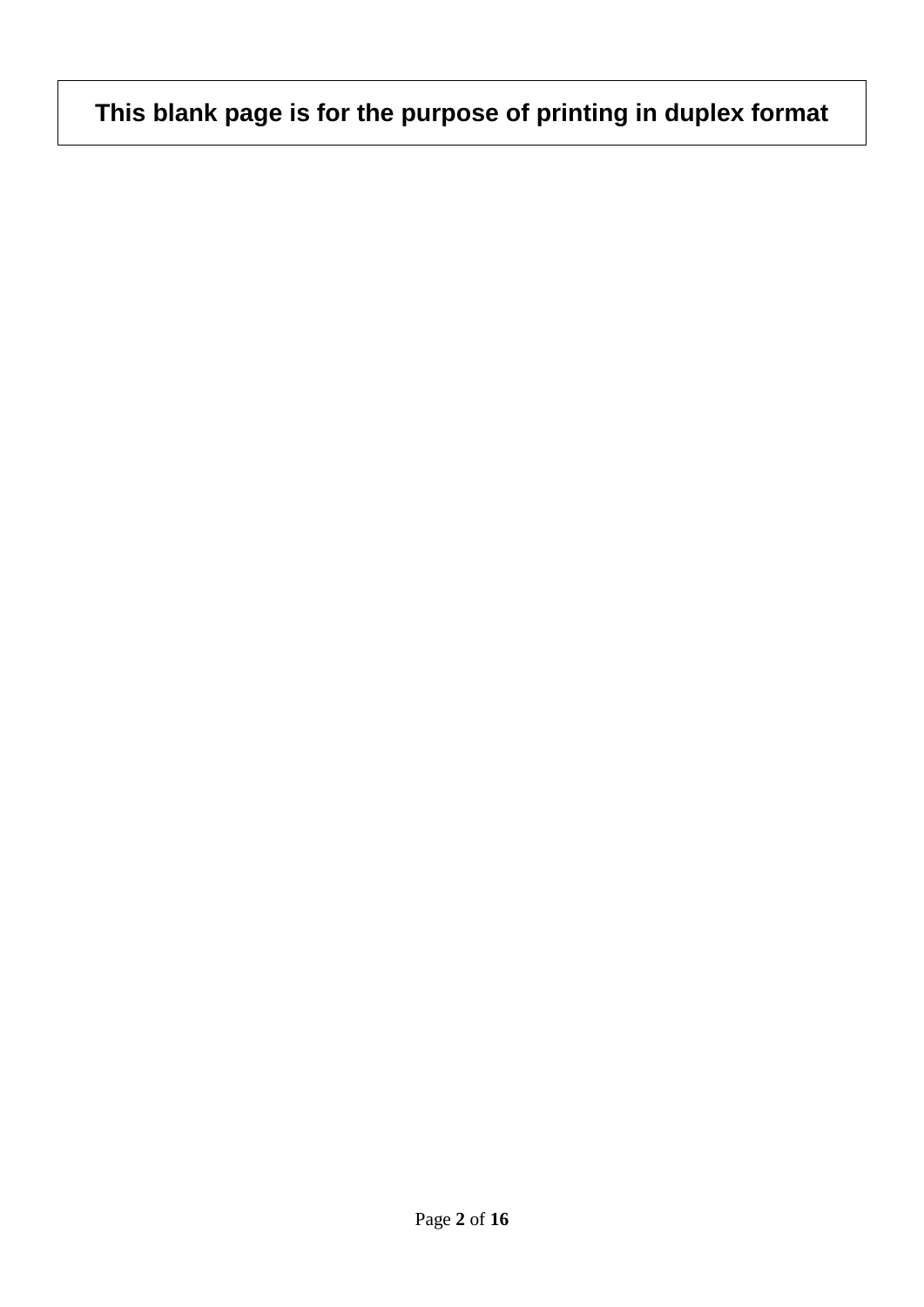#### **Contents**

Page Number

| Background                                               | 4              |
|----------------------------------------------------------|----------------|
| The difference between a concern and complaint           | $\overline{4}$ |
| Who can make a complaint                                 | 4              |
| <b>Purpose of Complaints Procedure</b>                   | $4 - 5$        |
| <b>Investigating Complaints</b>                          | 5              |
| <b>Resolving Complaints</b>                              | 5              |
| <b>Recording Complaints</b>                              | 6              |
| Monitoring the Policy                                    | 6              |
| Complaints about the Headteacher                         | 6              |
| Complaints about a Governor / Governing Body             | 6              |
| National Curriculum and Religious Education              | 6              |
| <b>Time Limits</b>                                       | $6 - 7$        |
| <b>Complaints Policy</b>                                 | $7 - 8$        |
| <b>Appeal Committee</b>                                  | 8              |
| Notification of the Committee's Decision                 | 9              |
| Appeal to the Secretary of State for Education           | 9              |
|                                                          |                |
| <b>Vexatious Complaints</b>                              | 9              |
| Appendix 1 Complaints not in the scope of this procedure | $10 - 11$      |
| <b>Further Information</b>                               | 11             |
| Appendix 2 Complaints Form                               | $13 - 14$      |
| Appendix 3 Procedure for Hearing the Complaint           | 15             |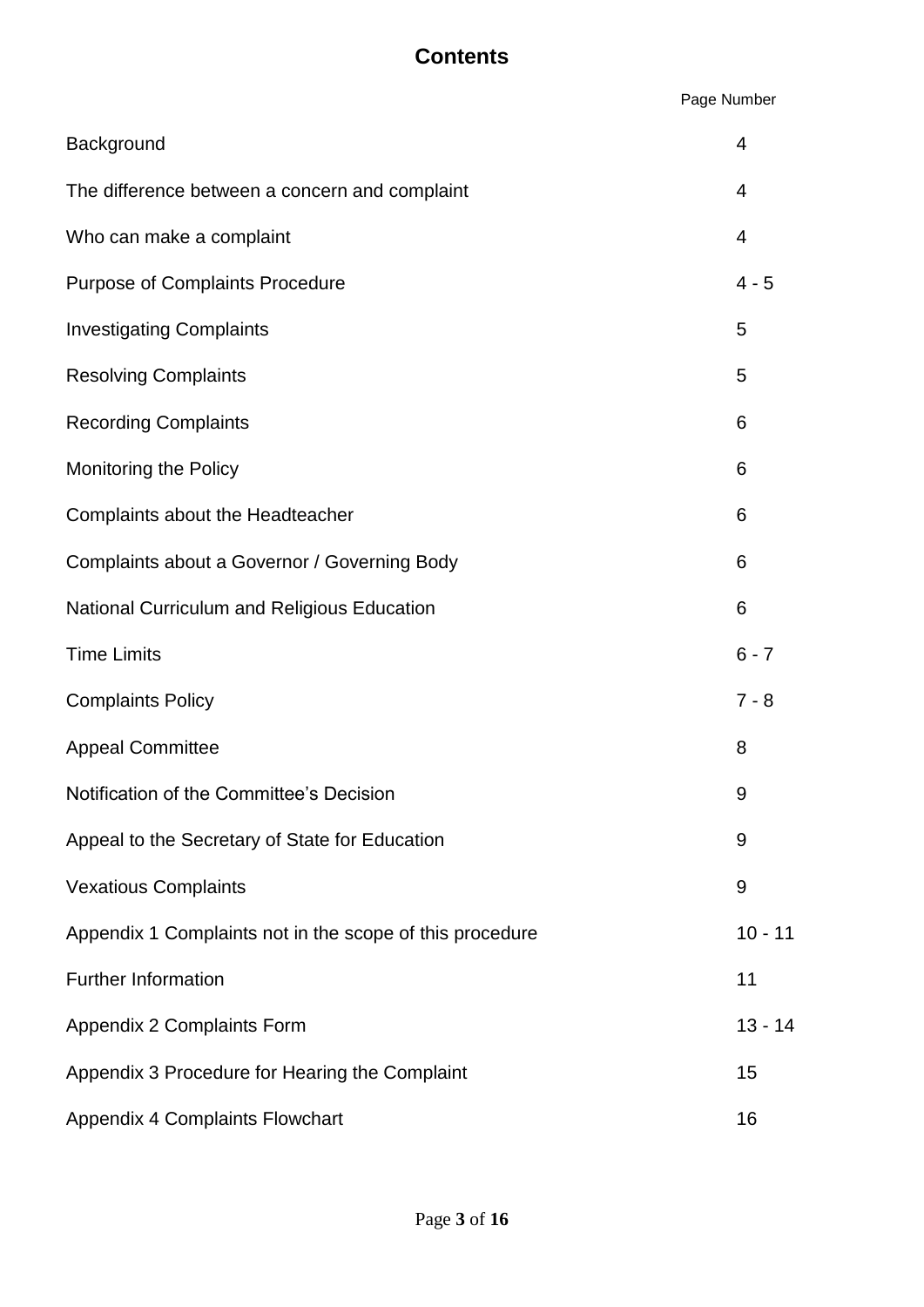#### **Background**

Since 1 September 2003 Governing Bodies of all maintained schools and maintained nursery schools in England have been required, under Section 29 of the Education Act 2002, to have a procedure in place to deal with complaints relating to the school and to any community facilities or services that the school provides. In October 2000 The Human Rights Act came into force, and schools should be mindful to give consideration to Article 6, "The Right to a Fair Trial".

This procedure reflects the Department for Education (DfE) advice held within the "Best Practice Advice for School Complaints Procedures 2016".

Any third party providers offering community facilities or services through the school premises, or using school facilities, have their own complaints procedure in place, copies of which are available from each provider.

#### **The difference between a concern and a complaint**

A 'concern' may be defined as 'an expression of worry or doubt over an issue considered to be important for which reassurances are sought. A complaint may be generally defined as 'an expression of dissatisfaction however made, about action taken or a lack of action'.

Many issues can be resolved informally, without the need to invoke formal procedures. Informal concerns are taken seriously and we will make every effort to resolve the matter as quickly as possible.

When complainants would like to raise their concerns formally this procedure should be used to facilitate due consideration.

#### **Who can make a complaint?**

Any person, including members of the general public, may make a complaint about any provision of facilities or services that a school provides, unless separate statutory procedures apply (such as exclusions or admissions).

Complaints can be made about the Headteacher, individual members of the Governing Body or the whole Governing Body.

There are certain complaints which fall outside the remit of the Governing Body's complaints procedure. They are shown at Appendix 1 and include:

- Matters that are the responsibility of the Local Authority
- Conduct of staff at the school
- Content of a statutory Education and Healthcare Plan
- Pupil admissions
- Pupil exclusions
- Child Protection/Safeguarding

#### **Purpose of a Complaints Procedure**

This procedure aims to reassure anyone with an interest in the school that:

 Where possible, complaints will be dealt with informally and at the lowest possible level in school in order to reach a resolution promptly;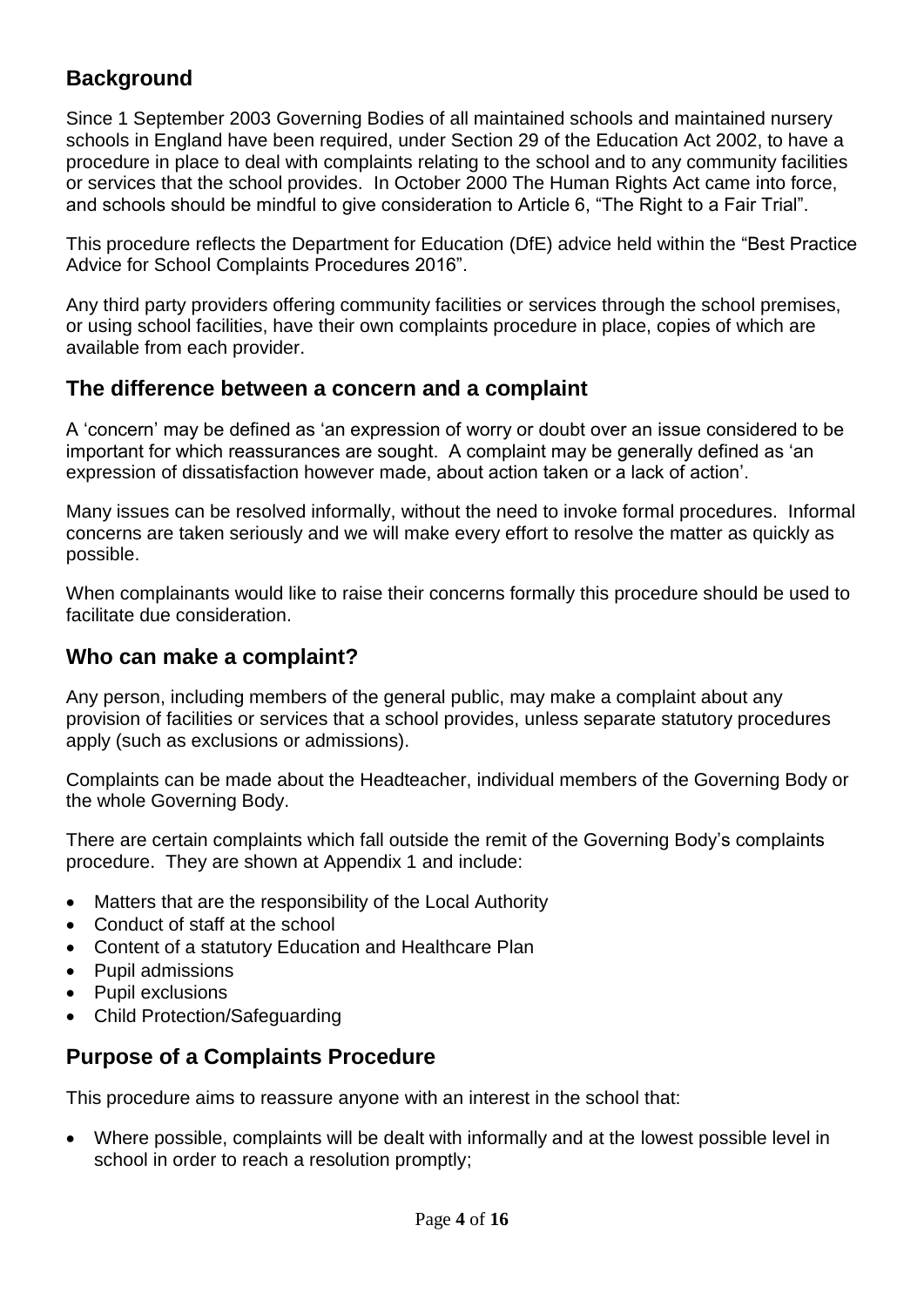- Any complaint against the school will be dealt with in a fair, open and responsive way, with the aim of achieving a speedy and satisfactory resolution; and
- The school recognises that a willingness to listen to questions and criticism and to respond positively, can lead to improvements in school practices as well as provision.

This Complaints Procedure will:

- encourage resolution of problems by informal means wherever possible
- be easily accessible and publicised
- be simple to understand and use
- be impartial
- be non-adversarial
- allow swift handling with established time-limits for action and keeping people informed of the progress
- ensure a full and fair investigation by an independent person where necessary
- respect people's desire for confidentiality wherever possible
- address all the points at issue and provide an effective response and appropriate redress, where necessary

#### **Investigating Complaints**

At each stage, the person investigating the complaint makes sure that they:

- establish what has happened so far, and who has been involved
- clarify the nature of the complaint and what remains unresolved
- meet with the complainant or contact them (if unsure or further information is necessary)
- clarify what the complainant feels would put things right
- interview those involved in the matter and/or those complained of, allowing them to be accompanied if they wish
- conduct the investigation with an open mind and be prepared where necessary to persist in the questioning
- keep notes of any interviews held

### **Resolving Complaints**

At each stage in the procedure school will keep in mind ways in which a complaint can be resolved. It would be useful if complainants were encouraged to state what actions/outcome they feel might resolve the problem at any stage. It might be appropriate to acknowledge that the complaint is valid in whole or in part. In addition, it may be appropriate to offer one or more of the following:

- an apology
- an explanation
- an admission that the situation could have been handled differently or better. An admission that the school could have handled the situation better is not the same as an admission of negligence
- an assurance that the event complained of will not recur
- an explanation of the steps that have been taken to ensure that it will not happen again
- an undertaking to review school policies in light of the complaint

This procedure will seek to identify areas of agreement between the parties in order to create a positive atmosphere in which to discuss any outstanding issues and clarify any misunderstandings that might have occurred.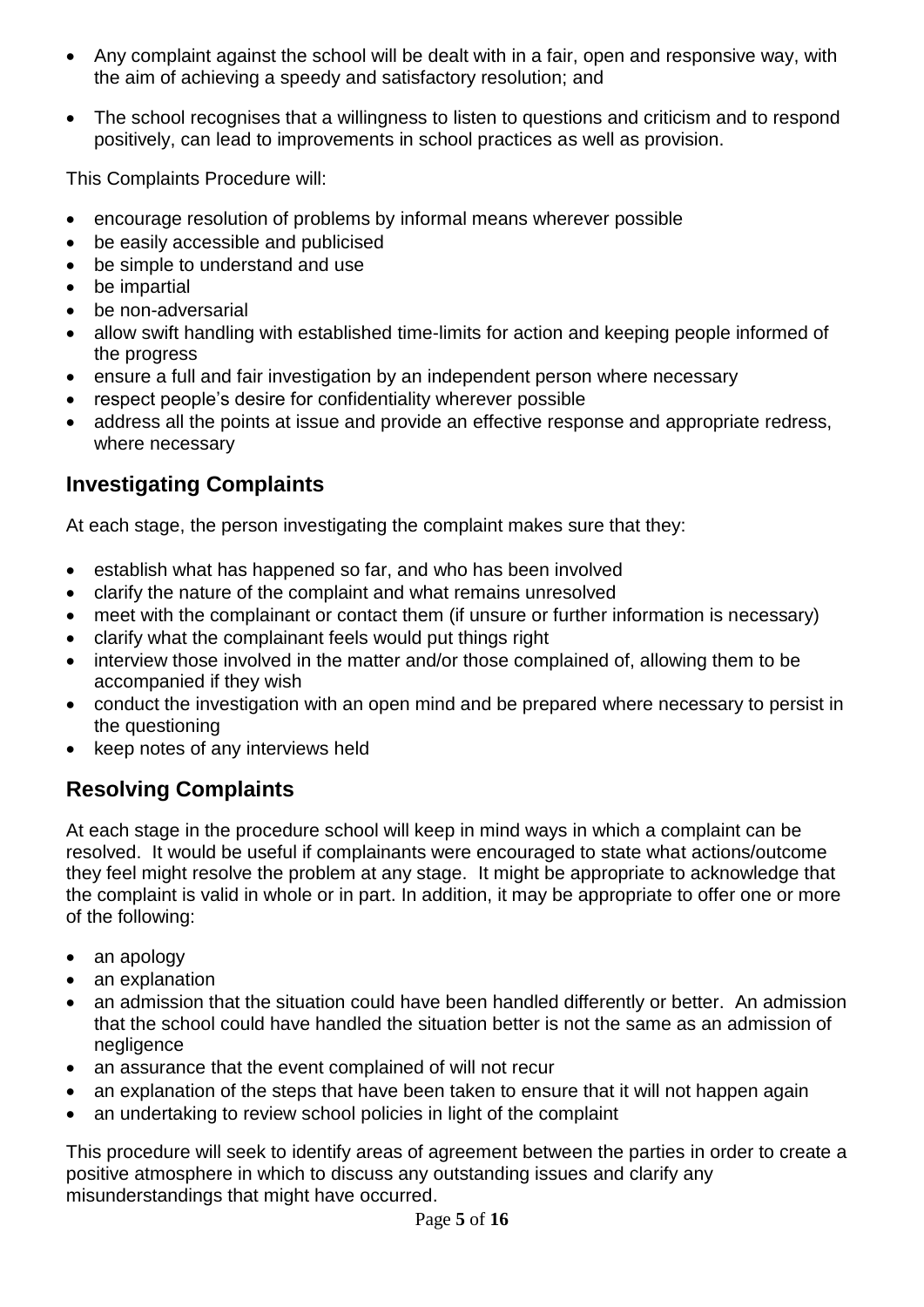#### **Recording Complaints**

School will record the progress of the complaint and the final outcome. A complaint may be made in person, by telephone, in writing (email). An example of a complaint form can be found in Appendix 2. At the end of a meeting or telephone call, school will seek to ensure that the complainant and the school have the same understanding of what was discussed and agreed. A brief note of meetings and telephone calls can be kept and a copy of any written response added to the record and where necessary saved.

#### **Monitoring the Policy**

The Governing Body will review their Complaints Procedure regularly and monitor the number and range of complaints received, how these were dealt with and any action taken.

#### **Complaints about the Headteacher**

Where it is clear that a complaint is against the Headteacher, the matter has to be referred immediately to the Chair of Governors who, acting as *Line Manager*, will be responsible for dealing with the matter.

At the onset, it is not always clear if the complaint is against the Headteacher given they are responsible for all operational decisions across the school even if made by other staff. In most cases complaints raise concerns around the conduct of the Headteacher. In any event, advice from the Local Authority should be sought.

The complaint should be sent to the Chair of Governors c/o the school.

#### **Complaints about a Governor / Governing Body**

Where it is clear that a complaint is against a Governor (other than the Chair of Governors), the matter has to be referred immediately to the Chair of Governors who, acting as *Line Manager*, will be responsible for dealing with the matter.

If the complaint is against the Chair of Governors or the whole Governing Body, the matter should be referred to the Clerk to the Governing Body in the first instance.

In any event, advice from the Local Authority should be sought.

#### **National Curriculum & Religious Education (R.E.)**

Complaints about the delivery of the National Curriculum and R.E. are a matter for the school in accordance with the provision of Section 45 of the Education Act 2011. This policy will provide for consideration of such complaints.

If the complaint is about the content of the National Curriculum, including R.E., this is for the Department of Education to deal with.

#### **Time Limits**

Complaints will be considered, and resolved, as quickly and efficiently as possible. Where extended investigations are necessary, new time limits should be agreed and the complainant will be sent details of the new deadline and an explanation for the delay.

All time limits in this procedure are set using school working days i.e. excluding school holidays.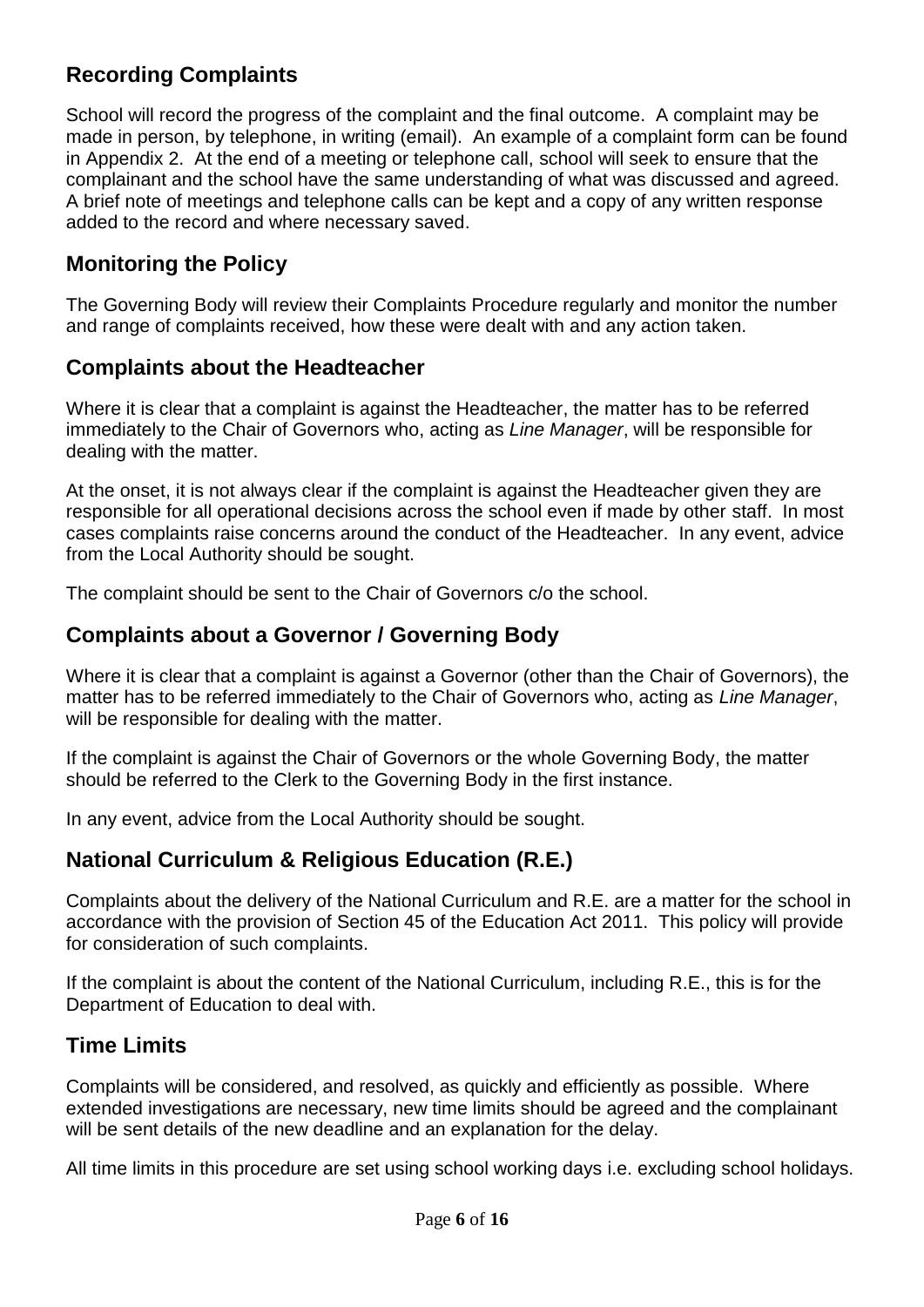At each stage schools will clarify who will be involved, what will happen, and how long it will take.

Schools hope that a complaint is made as soon as possible after an incident but there may be good reason for a delay e.g. complainant gathering information or not aware of the impact of the incident until later. Schools will consider if it is reasonable to continue with a complaint after a period of time and in doing so have regard for any exceptional circumstances.

#### **Complaints Policy**

#### **Stage 1 Informal Stage – Complaint heard by staff member**

It is in everyone's best interest that complaints are resolved at the earliest possible stage and as quickly as possible. The experience of the first contact between the complainant and the school can be crucial in determining whether the complaint will escalate. Therefore, if staff and Governors are aware of the policy they will know what to do should they receive a complaint.

If the member of staff involved feels too compromised to deal with a complaint, the complaint should be referred to another staff member. The member of staff may be more senior but does not have to be. The ability to consider the complaint objectively and impartially is crucial.

Where the first approach is made to a Governor, the complainant should be referred to the appropriate member of staff in school and advised of the policy. Governors should not act unilaterally on an individual complaint.

Where the complaint concerns the Headteacher the complainant is referred to the Chair of Governors (Stage 2).

If the informal stage has been exhausted and no satisfactory solution has been found the complainant should be advised that their complaint could progress to Stage 2 of the policy to be heard by the Headteacher.

The complainant should then be invited to put the complaint in writing to the Headteacher using the form attached at Appendix 2 or submit the complaint clearly in writing / e-mail. This form should be sent to the Headteacher as soon as possible.

#### **Stage 2 – Complaint heard by Headteacher or Chair of Governors**

Where for some reason the Headteacher has addressed the complaint at Stage 1 the matter should now progress to Stage 3 of the procedure.

Where a complaint is against the Headteacher, Stage 2 of the procedure will be completed by the Chair of Governors.

The Headteacher should acknowledge receipt of the written complaint and provide an opportunity to meet the complainant to discuss the complaint. At this point the Headteacher may still seek to resolve the complaint informally.

The Headteacher will seek any necessary clarification of the concerns including contacting or meeting the complainant where this would be helpful. The Headteacher will investigate the complaint and a written response confirming the outcome of their investigation will normally be made within 15 school days of receipt of the complaint. If this is not possible, an extension can be agreed and the complainant informed.

The written response will include reasons for the conclusions reached by the Headteacher, what action, if any, the school proposes to take to resolve the matter and advise the complainant of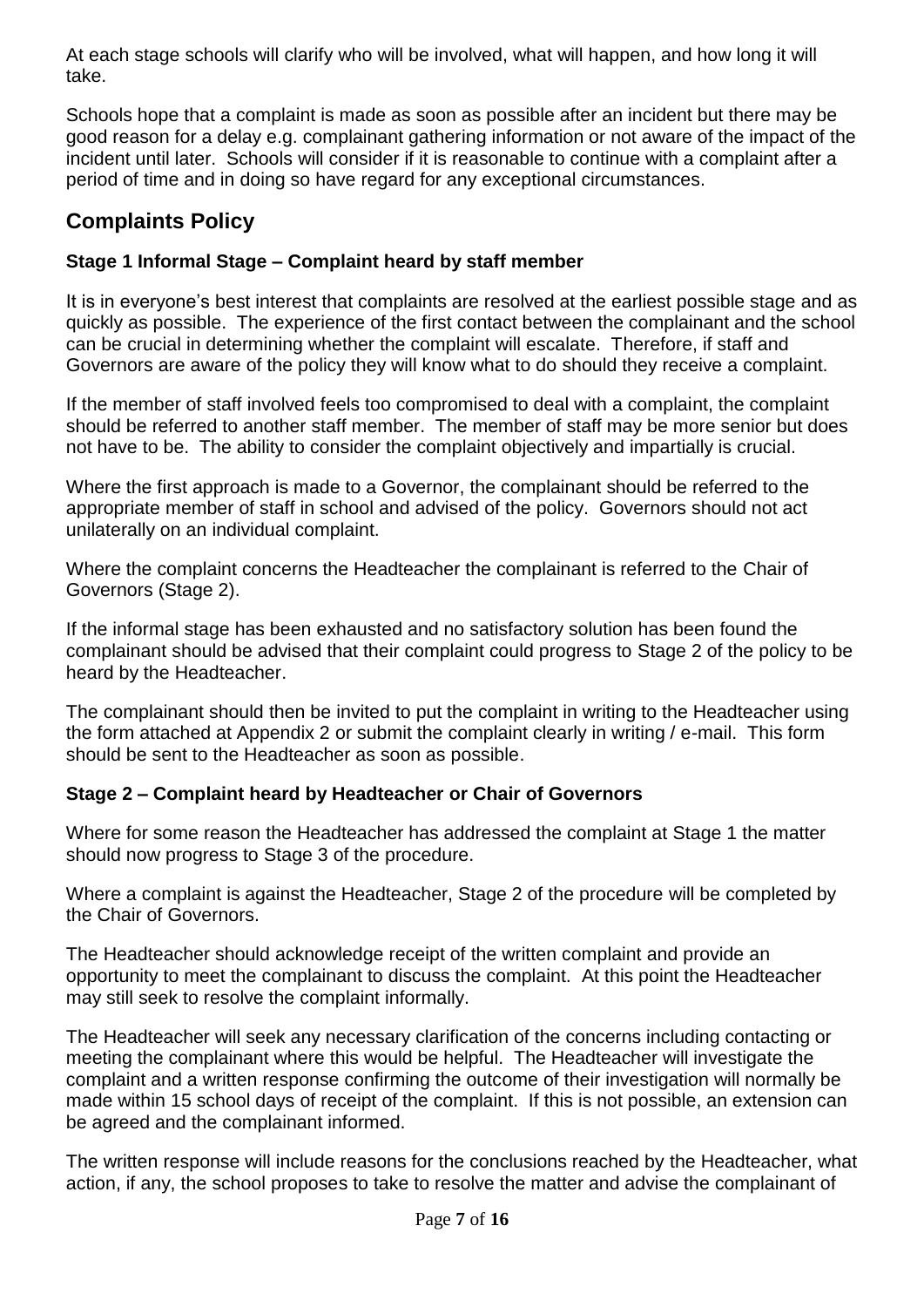the right to request an Appeal at Stage 3 of the process if they remain dissatisfied with the outcome.

The complainant will have 10 school days from receipt of the outcome letter in which to request an Appeal.

#### **Stage 3 – Appeal Heard by the Chair of Governors (Optional)**

If the Chair of Governors has been involved at an earlier stage in the procedure (particularly where the complaint is about the Headteacher), Stage 3 will be completed by the Vice Chair of Governors to ensure impartiality.

The Chair of Governors should acknowledge the written complaint upon receipt and provide an opportunity to meet the complainant to discuss the complaint. At this point the Chair of Governors may still seek to resolve the complaint informally.

The Chair of Governors will arrange to have the complaint investigated further and a written response will normally be made within 15 school days of receipt of the complaint. If this is not possible, an extension can be agreed and the complainant informed.

The written response will include reasons for the conclusions reached by the Chair of Governors, what action, if any, the Chair proposes to take to resolve the matter and advise the complainant of the right to request an appeal to a committee of the Governing Body (Stage 4) if they remain dissatisfied with the outcome.

#### **Stage 3 or 4 - Appeal Heard by a Committee of the Governing Body**

Where a complainant is not satisfied with the outcome they should write to the Clerk to the Governing Body within 10 school days of receipt of the outcome letter clearly stating the grounds for an appeal against the decision or action taken by the Headteacher or Chair of Governors. The Clerk will seek to arrange a meeting with a committee of the school's Governing Body within 20 school days from receipt of the notification of appeal.

Appeals will only be heard by Governors if they have already progressed through Stages 1 and 2 (and 3) of this procedure.

When the Chair of Governors has been involved at an earlier stage in the procedure (particularly where the complaint is about the Headteacher) they should not be a member of the Committee to avoid any possible challenge that they were not sufficiently impartial.

#### **The Committee**

The Committee should consist of no less than three Governors who have no prior knowledge of the complaint. The Committee will appoint their own Chair. The Headteacher or Chair of Governors would be expected to attend the appeal hearing to give evidence and explain their conclusions.

The Committee can:

- Uphold/Dismiss the complaint in whole or in part
- Decide on the appropriate action to be taken to resolve the complaint
- Recommend changes to the school's systems or procedures to ensure that problems of a similar nature do not recur.
- No further action where complaint dismissed in full.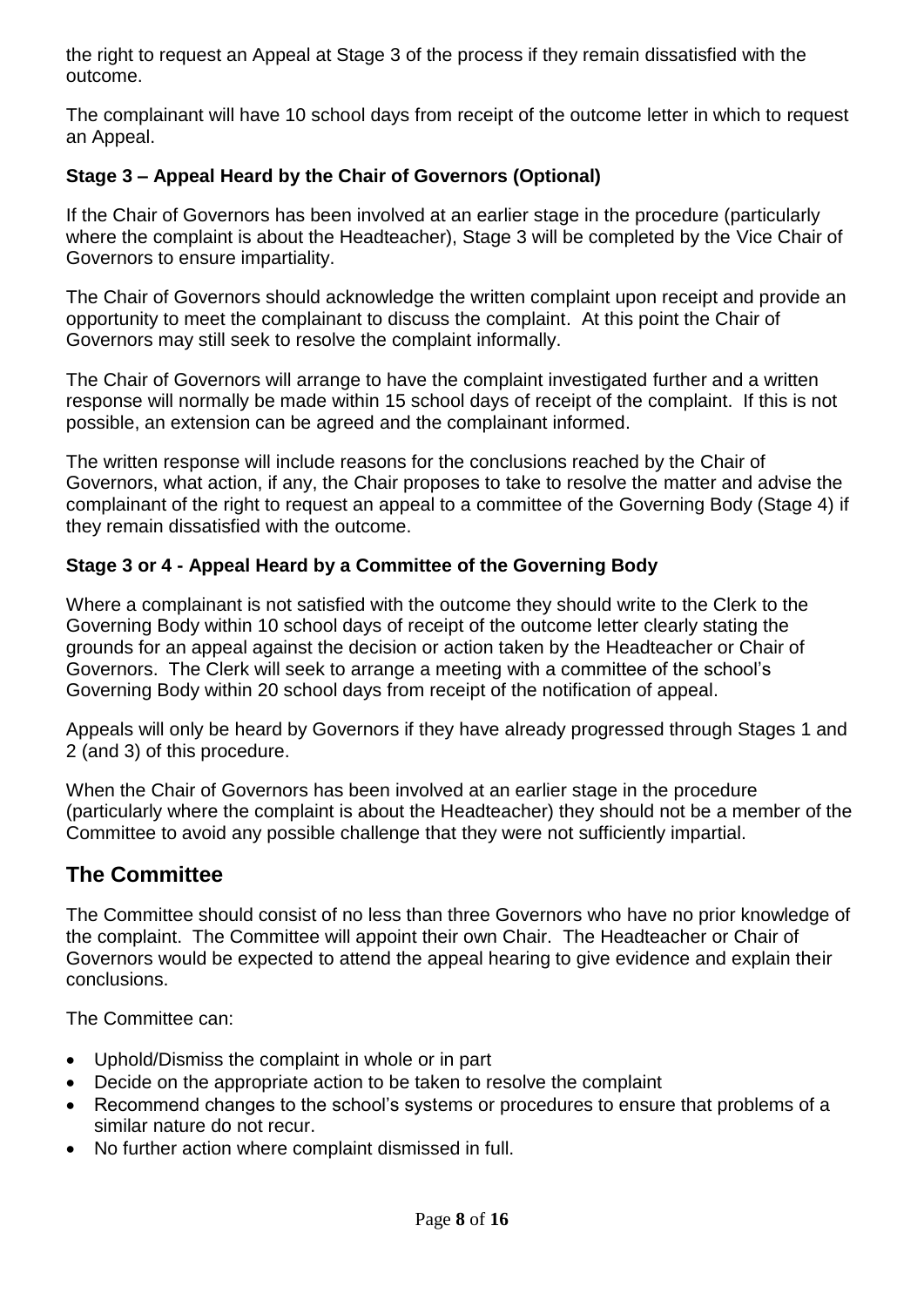#### **Notification of the Committee's Decision**

The Chair of the Committee needs to ensure that the complainant is notified of the Committee's decision, in writing.

The Clerk to the Committee will notify the complainant, in writing, of the outcome of their appeal within five school days of the hearing. A copy of the outcome letter will be sent to the Headteacher/Chair of Governing Body.

#### **Appeal to the Secretary of State for Education**

The final stage of appeal is to the Secretary of State for Education. Complainants are advised, should they wish to do so, to write to:

Department for Education 2<sup>nd</sup> Floor, Piccadilly Gate Manchester M1 2WD

Further information is also available:

Telephone - 0370 000 2288 Online - [www.education.gov.uk/help/contactus](http://www.education.gov.uk/help/contactus)

#### **Vexatious Complaints**

If properly followed, the complaints procedure will limit the number of complaints that become protracted. However, there will be occasions when, despite all stages of the procedure having been followed, the complainant remains dissatisfied. If the complainant tries to reopen the same issue, the Clerk to the Committee hearing the complaint at Stage 3/4 of the process is able to inform them in writing, that the procedure has been exhausted and that the matter is now closed.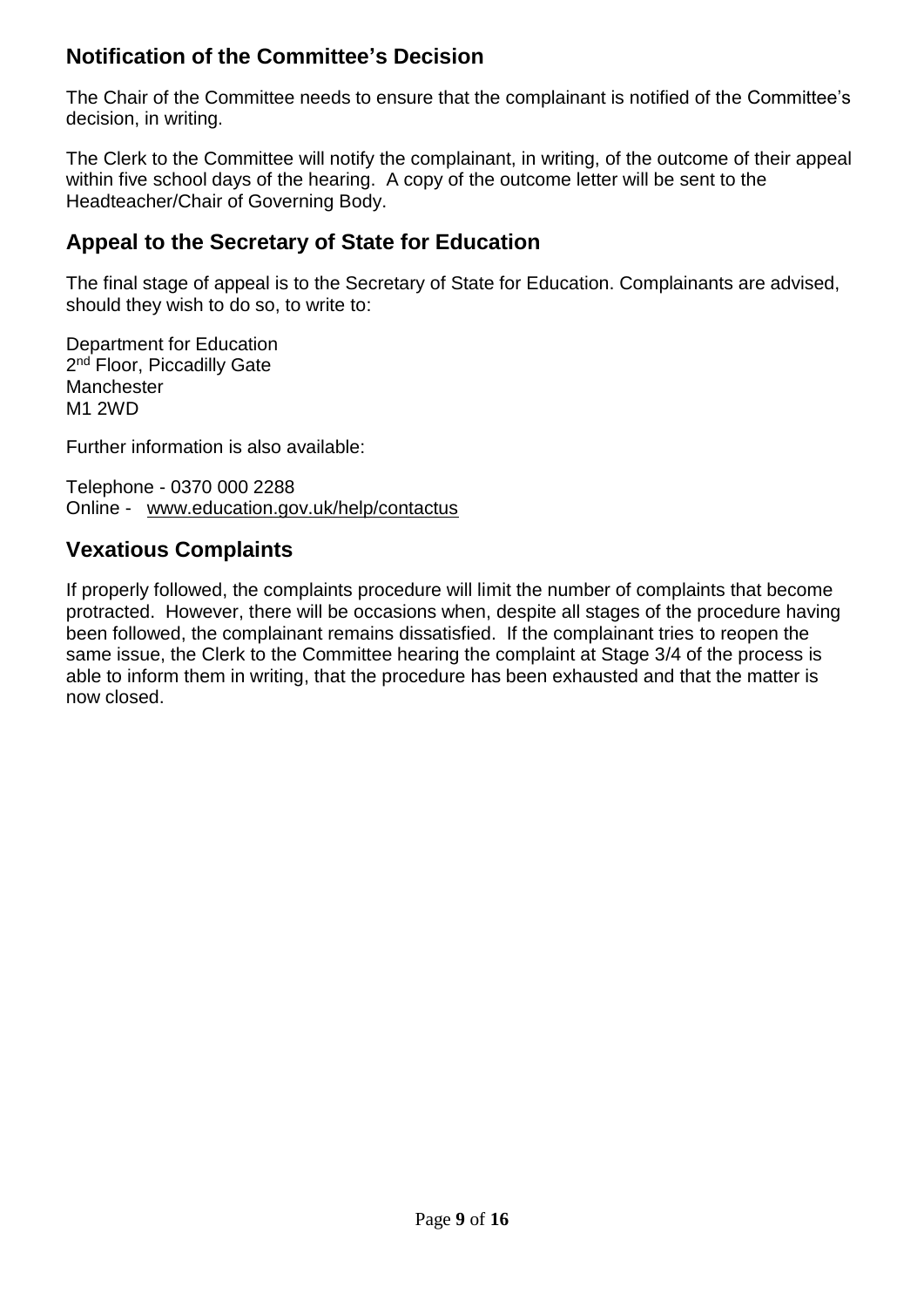## **Complaints not in the scope of this procedure**

| <b>Exceptions</b>                                           | Who to contact                                                                                                                                                                                                                                                                                                                                                                                                                               |
|-------------------------------------------------------------|----------------------------------------------------------------------------------------------------------------------------------------------------------------------------------------------------------------------------------------------------------------------------------------------------------------------------------------------------------------------------------------------------------------------------------------------|
| Exclusion of children from school                           | Further information about raising concerns<br>about exclusions can be found at<br>www.gov.uk/school-discipline-<br>exclusion/exclusion                                                                                                                                                                                                                                                                                                       |
| Whistleblowing                                              | Schools have an internal whistleblowing<br>procedure for their employees and voluntary<br>staff. Other concerns can be raised direct with<br>Ofsted by telephone on 0300 123 3155, via<br>email at: whistleblowing@ofsted.gov.uk or by<br>writing to:<br>WBHL, Ofsted<br><b>Piccadilly Gate</b><br><b>Store Street</b><br>Manchester M1 2WD<br>The Department for Education is also a<br>prescribed body for whistleblowing in<br>education. |
| Matters the responsibility of the Local<br>Authority        | <b>Complaints Team</b><br><b>Children and Young People's Services</b><br><b>County Hall</b><br>Durham<br><b>DH1 5UJ</b><br>Telephone: 03000 265762<br>cascomplaints@durham.gov.uk                                                                                                                                                                                                                                                            |
| Conduct of school staff<br>(except the Headteacher)         | Headteacher of the School                                                                                                                                                                                                                                                                                                                                                                                                                    |
| Conduct of the Headteacher                                  | Chair of the Governing Body<br>c/o the School                                                                                                                                                                                                                                                                                                                                                                                                |
| <b>Special Educational Needs</b>                            | Placement and Provision,<br><b>Children and Young People's Services</b><br><b>County Hall</b><br>Durham<br><b>DH1 5UJ</b><br>Telephone: 03000 265878                                                                                                                                                                                                                                                                                         |
| Admissions of Pupils County or<br><b>Controlled Schools</b> | <b>Admissions Team</b><br><b>Children and Young People's Services</b><br><b>County Hall</b><br>Durham County Council DH1 5UJ<br>Telephone: 03000 265878                                                                                                                                                                                                                                                                                      |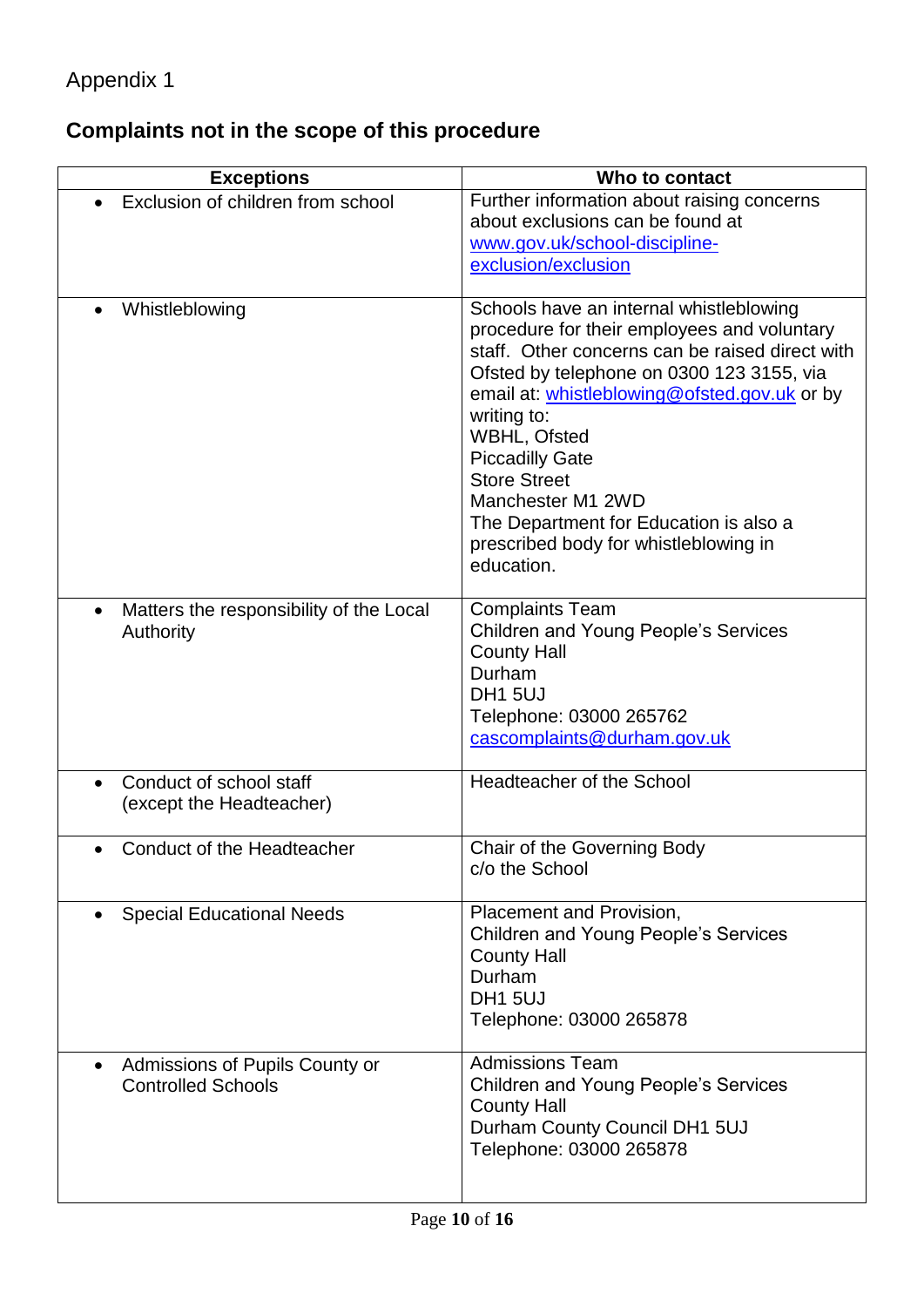| <b>Exceptions</b>                                                 | Who to contact                                                                                                                                                           |
|-------------------------------------------------------------------|--------------------------------------------------------------------------------------------------------------------------------------------------------------------------|
| Admissions of Pupils Church (Aided)<br><b>Schools</b>             | Governing Body of the School                                                                                                                                             |
| <b>Exclusion of Pupils County or</b><br><b>Controlled Schools</b> | <b>Pupil Casework Team</b><br><b>Children and Young People's Services</b><br><b>County Hall</b><br>Durham<br><b>DH1 5UJ</b><br>Telephone: 03000 265903                   |
| Exclusion of Pupils Church (Aided)<br><b>Schools</b>              | Governing Body of the School                                                                                                                                             |
| Child Abuse                                                       | Local Safeguarding Children Board (LSCB)<br><b>Children and Young People's Services</b><br><b>County Hall</b><br>Durham<br>DH <sub>1</sub> 5UJ<br>Telephone:03000 265770 |

#### **Further Information**

#### **Useful Resources and External Organisations**

- National Governors Association www.nga.org.uk
- Information Commissioner's Office [ico.org.uk](file:///C:/Users/jill.huntington/AppData/Local/Microsoft/Windows/INetCache/Content.Outlook/XVKOO222/School%20Complaints%20Policy%20October%202017.doc)

#### **Other Relevant Departmental Advice and Statutory Guidance**

- Section 29 of the Education Act 2002 [www.legislation.gov.uk/ukpga/2002/32/section/29](file:///C:/Users/jill.huntington/AppData/Local/Microsoft/Windows/INetCache/Content.Outlook/XVKOO222/School%20Complaints%20Policy%20October%202017.doc)
- Governors Handbook [www.gov.uk/government/publications/governance-handbook](file:///C:/Users/jill.huntington/AppData/Local/Microsoft/Windows/INetCache/Content.Outlook/XVKOO222/School%20Complaints%20Policy%20October%202017.doc)
- Understanding and Dealing with Issues Relation to Parental Responsibility [www.gov.uk/government/.../dealing-with-issues-relating-to-parental-responsibility](http://www.gov.uk/government/.../dealing-with-issues-relating-to-parental-responsibility)

#### **Other Departmental Resources**

- How to complain about a school Advice for complainants [www.gov.uk/complain](http://www.gov.uk/complain-about-school)[about-school](http://www.gov.uk/complain-about-school)
- Parental Responsibility Guidance non-statutory advice for schools [www.gov.uk/government/.../dealing-with-issues-relating-to-parental-responsibilities](http://www.gov.uk/government/.../dealing-with-issues-relating-to-parental-responsibilities)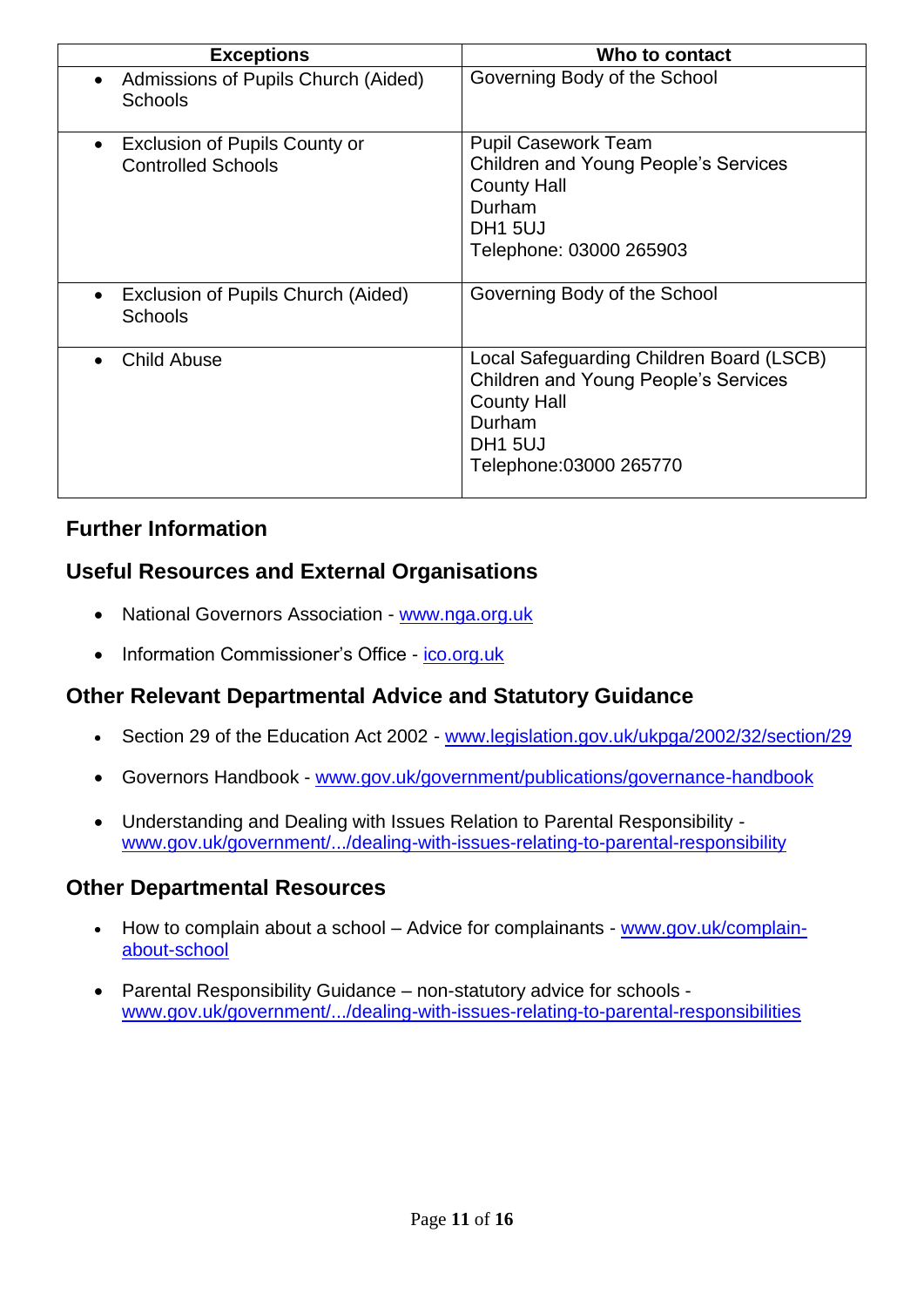#### **This blank page is for the purpose of printing in duplex format**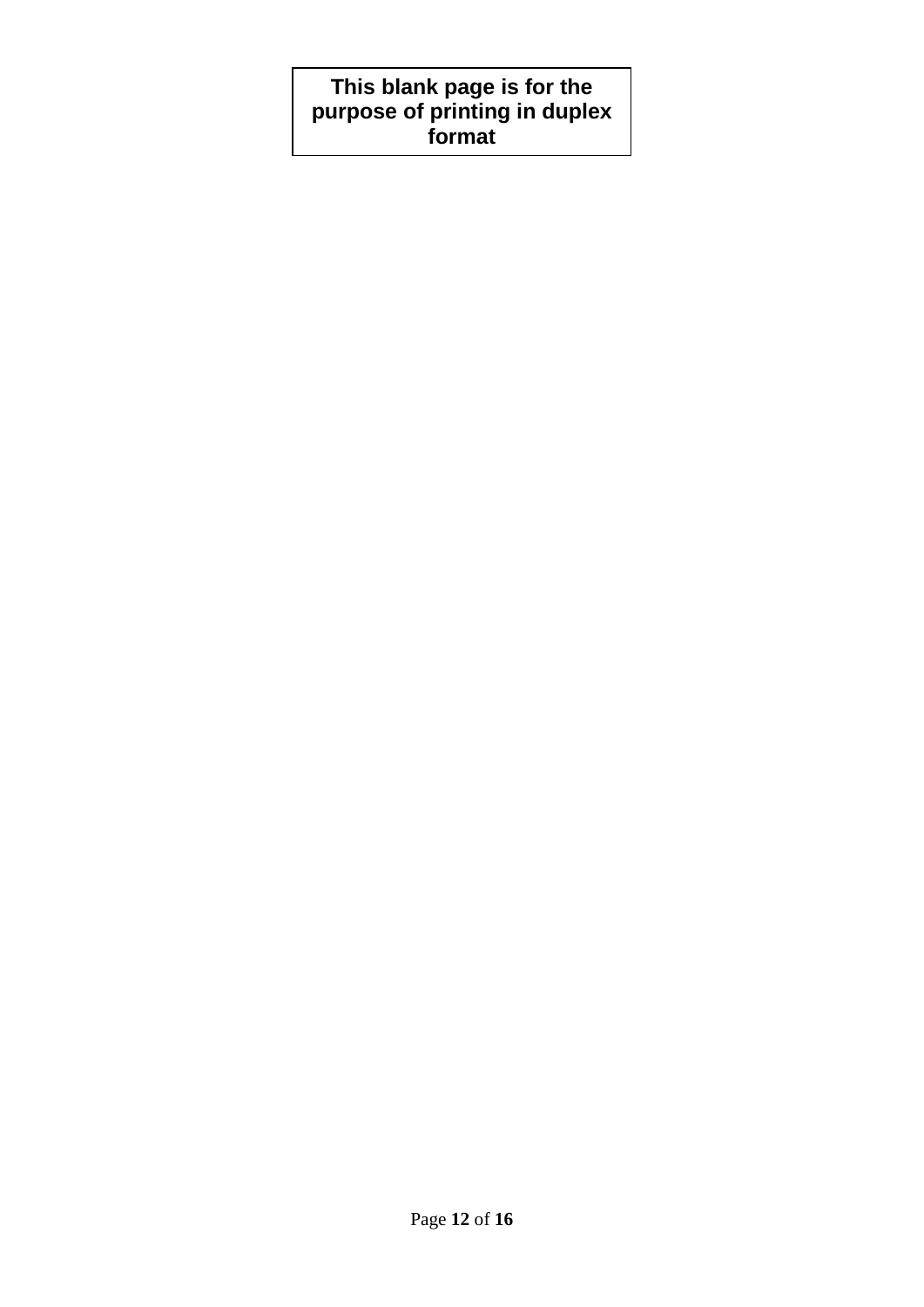**Name of School:**

**Your name:**

**Pupil's name:**

**Your relationship to the pupil:**

**Address:**

**Postcode:**

**Day time telephone number: Evening telephone number:**

**Please give details of your complaint:**

**What action, if any, have you already taken to try and resolve your complaint. (Who did you speak to and what was the response)?**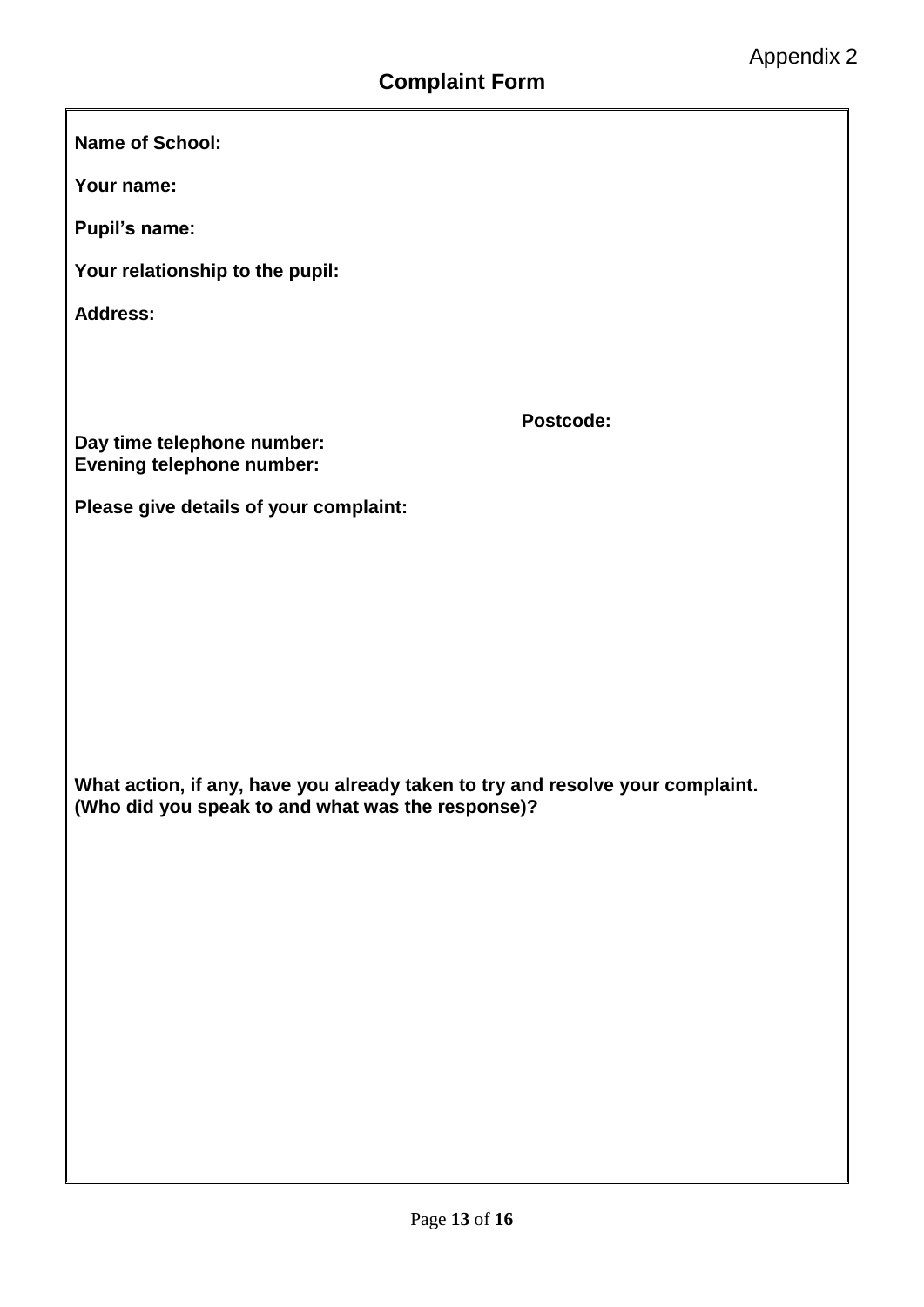| What actions do you feel might resolve the problem at this stage? |
|-------------------------------------------------------------------|
|                                                                   |
|                                                                   |
|                                                                   |
|                                                                   |
|                                                                   |
|                                                                   |
|                                                                   |
|                                                                   |
|                                                                   |
|                                                                   |
|                                                                   |
|                                                                   |
|                                                                   |
|                                                                   |
|                                                                   |
| Signature:                                                        |
|                                                                   |
| Date:                                                             |
|                                                                   |
| <b>Official use</b>                                               |
| Date acknowledgement sent:                                        |
|                                                                   |
|                                                                   |
|                                                                   |
| By who:                                                           |
|                                                                   |
|                                                                   |
|                                                                   |
|                                                                   |
| <b>Complaint referred to:</b>                                     |
|                                                                   |
|                                                                   |
| Date:                                                             |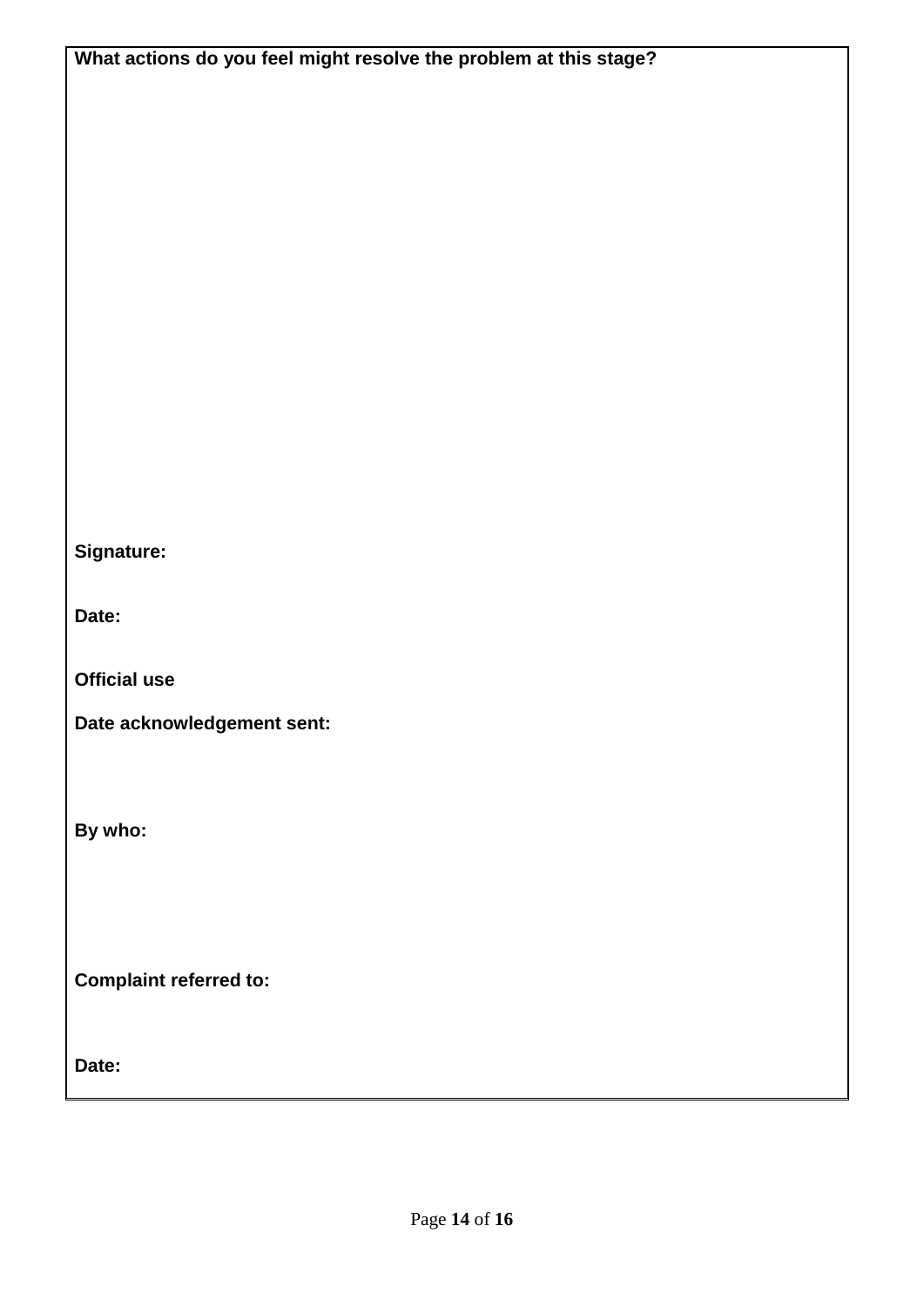#### **Procedure for Hearing the Complaint**

#### **Introduction**

The aim of the meeting is to resolve the complaint and achieve reconciliation between the school and the complainant.

#### **Order of Meeting**

- 1. The Chair welcomes the complainant and asks those present to introduce themselves.
- 2. The Chair explains the purpose of the meeting, the procedure, and checks that all written evidence has been made available to all parties.
- 3. The complainant explains their complaint, calling witnesses if appropriate.
- 4. The Committee and Headteacher/Chair of Governors may ask questions of the complainant and witnesses.
- 5. The Headteacher/Chair of Governors is then invited to present a response to the complaint, including action taken to address the complaint at stages 1 and 2 (and 3) of the procedure, calling witnesses, if appropriate.
- 6. The Committee and complainant may ask questions of the Headteacher/Chair of Governors.
- 7. The Headteacher/Chair of Governors summarises the schools position, highlighting evidence, including anything that has emerged in the questioning.
- 8. The complainant summarises their case, highlighting evidence, including anything that has emerged in the questioning.
- 9. The Chair of the Committee checks that all parties feel that they have had a fair hearing and reminds everyone of the confidentiality of the case.
- 10. The Chair of the Committee thanks both parties for attending and gives an indication of when they can expect to hear the outcome. All parties then leave the room together.
- 11. The Committee considers the complaint and reaches a unanimous or majority decision. Where necessary, the Committee decides what action to take to resolve the complaint and, if appropriate, recommends changes to ensure similar complaints are not made in future.
- 12. Both parties will be informed of the outcome of the complaint in writing by the Clerk within 5 school days of the hearing.